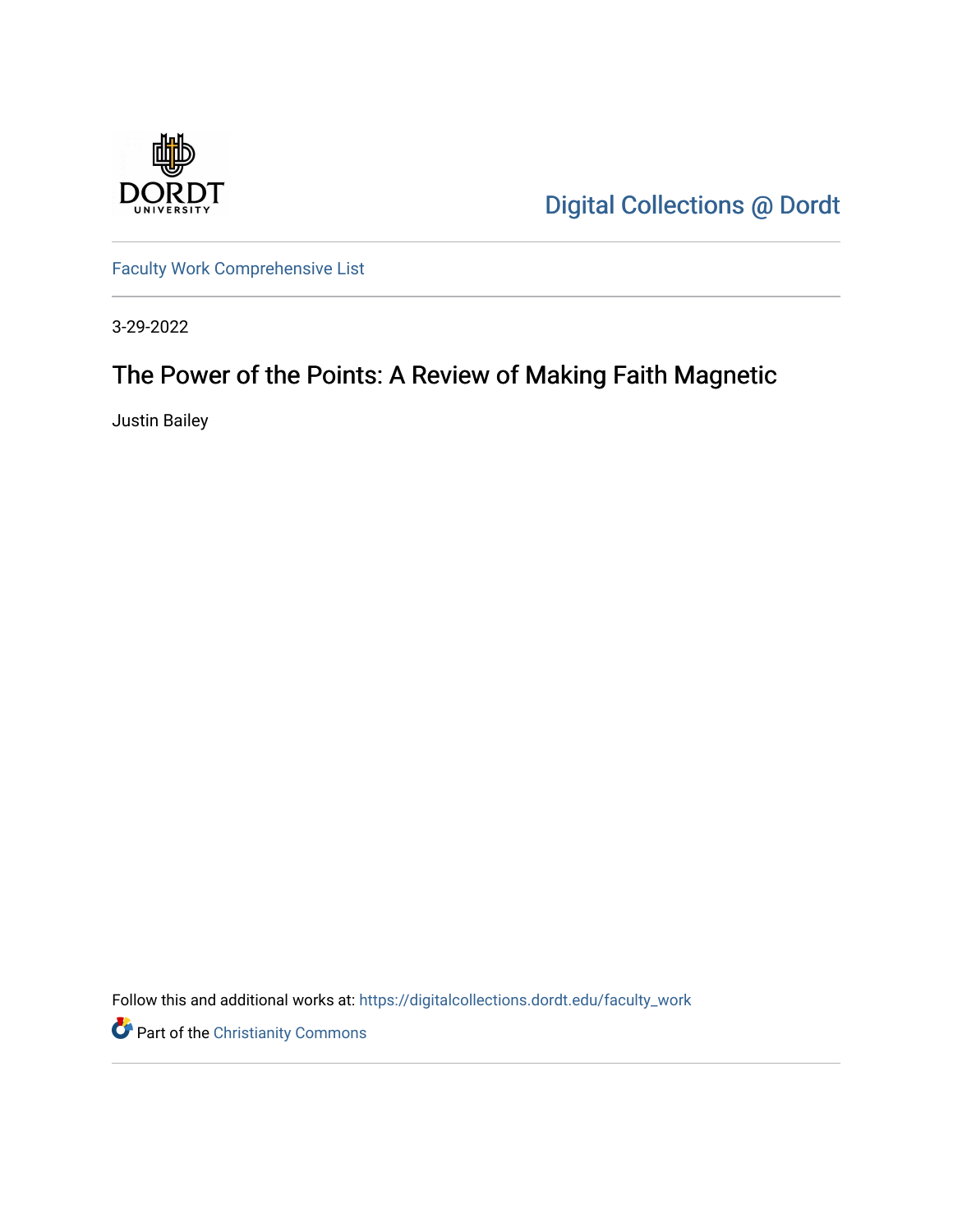## The Power of the Points: A Review of Making Faith Magnetic

#### Abstract

"Listening to culture means listening patiently and lovingly, always seeking to discern where God is already at work."

Posting about the book Making Faith Magnetic from In All Things - an online journal for critical reflection on faith, culture, art, and every ordinary-yet-graced square inch of God's creation.

<https://inallthings.org/the-power-of-the-points-a-review-of-making-faith-magnetic/>

#### Keywords

In All Things, book review, Making Faith Magnetic, themes, culture, talking, connect, Christ, Daniel Strange

#### **Disciplines**

**Christianity** 

#### **Comments**

[In All Things](http://inallthings.org/) is a publication of the [Andreas Center for Reformed Scholarship and Service](http://www.dordt.edu/services_support/andreas_center/) at Dordt [University](http://www.dordt.edu/).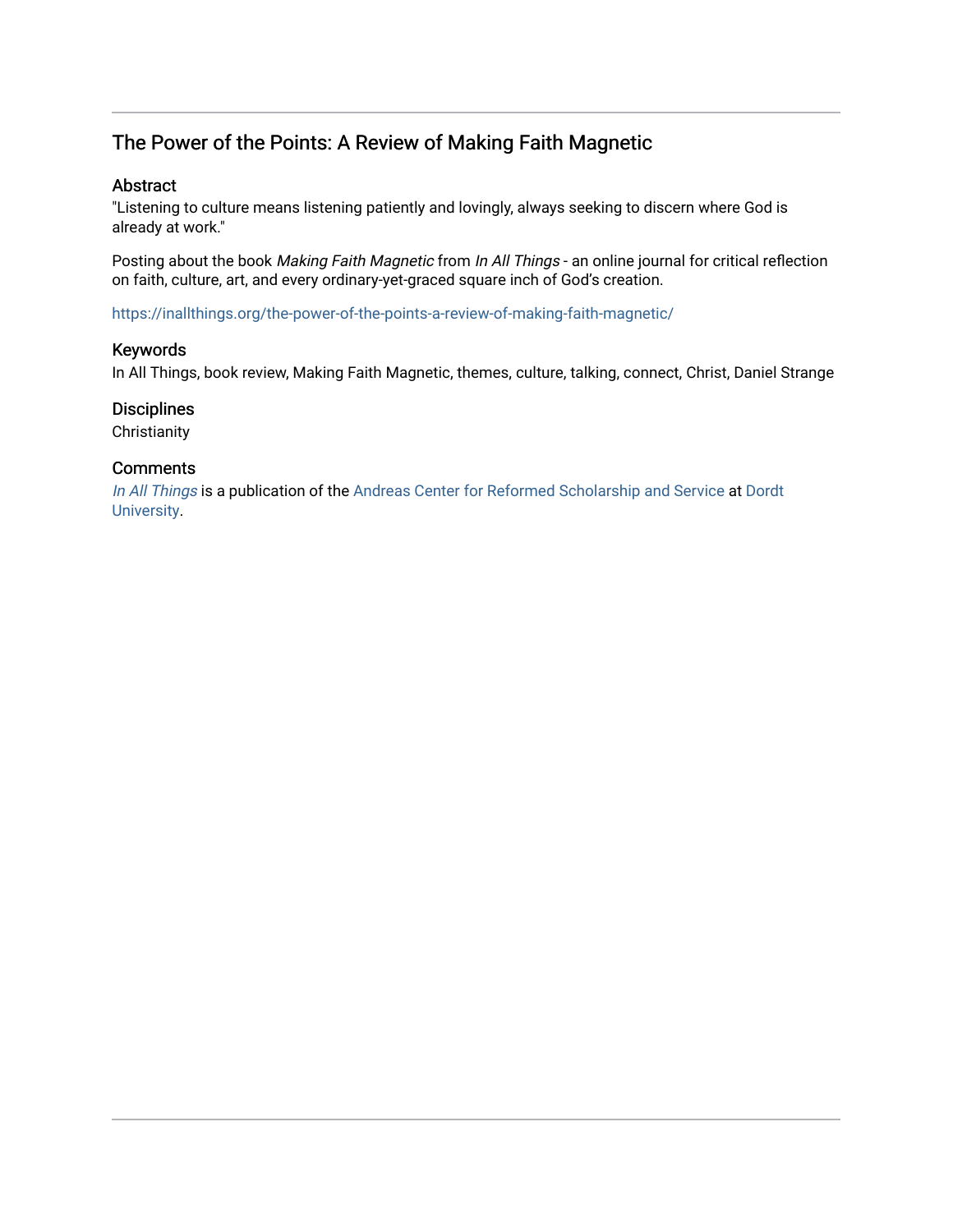## **The Power of the Points: A Review of** *Making Faith Magnetic*

### **[Justin Ariel Bailey](https://inallthings.org/author/justin-bailey/)**

**March 29, 2022**

### **Title:** *Making Faith Magnetic: Five Hidden Themes Our Culture Can't Stop Talking About… And How to Connect Them to Christ*

**Author:** Daniel Strange **Publisher:** The Good Book Company **Publishing Date:** October 1, 2021 **Pages:** 160 (Paperback) **ISBN:** 978-1784986506

In case you missed it, Dutch theologian Herman Bavinck (1854-1921) is having a bit of a moment. Buoyed by new translation projects, a critical biography, and the energetic work of younger scholars, Bavinck is quickly approaching Abraham Kuyper's stature as a theological luminary whose work transcends his Dutch context. This increased attention to Herman Bavinck has made others wonder whether there might be more untapped riches in the Neo-Calvinist family. I mean *family* literally in this sense, as Herman Bavinck had a lesser-known nephew, Johan Herman Bavinck (1895-1964), whose work is also worthy of consideration.

As a missiologist and missionary to Indonesia, the younger Bavinck (all subsequent references will be to J.H. Bavinck) wrestled with a religiously pluralistic world, offering theological reflections deeply rooted in the Reformed tradition while also being provocative and creative. But although significant pieces of Bavinck's work have been translated, it has not generated significant interest outside Dutch circles.

British theologian Daniel Strange is doing his part to change that in his new book, *Making Faith Magnetic: Five Hidden Themes Our Culture Can't Stop Talking About and How to Connect Them to Christ.* In a short and accessible volume, Strange introduces readers to Bavinck's "magnetic points." The magnetic points are fundamental human questions that exert their gravity on us no matter where we live. As Bavinck writes, they "irresistibly compel human religious thought. Human beings cannot escape their power but must provide an answer to those basic questions posed to them" (26).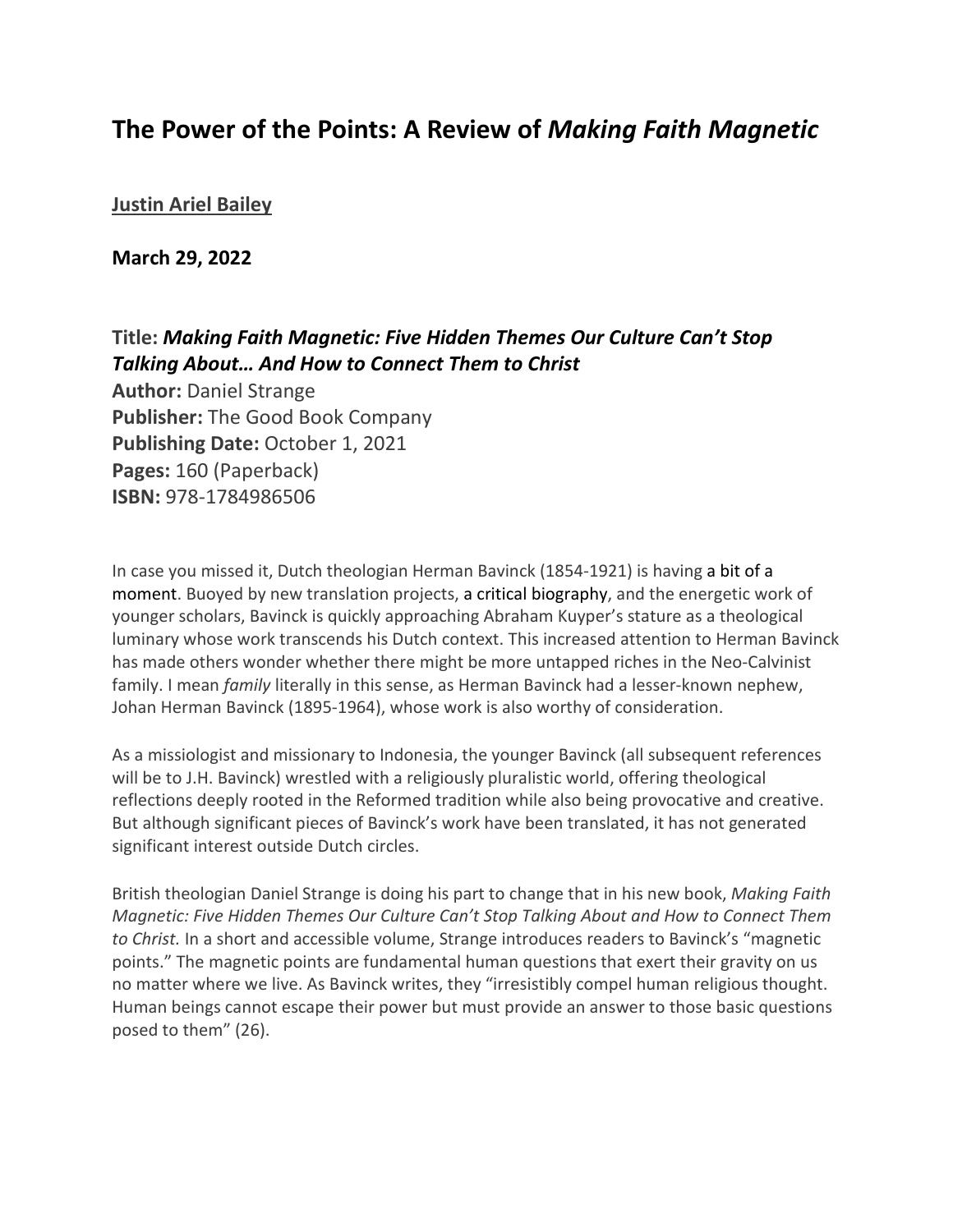From Strange's lengthy subtitle we can note some distance between Bavinck and our present day (Bavinck's title was "Religious Consciousness.") But though he does re-package Bavinck's themes for a contemporary audience, Strange does not dilute them. Here are his descriptions:

- Totality: is there a way to connect?
- Norms: is there a way to live?
- Deliverance: is there a way out?
- Destiny: is there a way we control?
- Higher power: is there a way beyond? (26-27)

In the first half of the book, Strange explains each magnetic point, offering everyday examples from contemporary culture. Following Bavinck, he shows how we both seek God and flee God, suppressing the truth and substituting more manageable idols in God's place. And yet, since we are creatures in God's world, we long to feel connected to something larger than ourselves, we make claims for the way we (and others) should live, we look for hope in the face of intractable problems, and all of this leads us to wonder whether the "something more" we intuit might have a face and a name. Whereas Bavinck reflected on an explicitly religious context (specifically Islam), Strange finds these magnetic points throughout secular societies: on the lips of politicians, in pop culture, and in social media posts about Premier League football clubs.

In the second half of the book, Strange offers a model of "subversive fulfillment," in which the gospel subverts our "idolatrous stories" calling us to "exchange old hopes and desires for new and more attractive ones," pointing us ultimately to Jesus Christ, "the magnetic person." For Strange, the apologetic enterprise requires both demonstrating Jesus's "magnetic appeal" alongside "how appalling idolatry is" (88-90).

Strange's book is a compelling example of what is known as "cultural apologetics": apologetic approaches that concentrate on giving Christian interpretations of culture rather than making logical proofs, which find their precedent in thinkers like Augustine, Pascal, and Schaeffer. While not replacing more analytic accounts (which defend the *truth* of Christianity), cultural apologetics remind us that people are not "brains on a stick," who simply need to be exposed to the right ideas. Since humans are embodied, affective, cultural beings, we need more than just a demonstration of truth. We also need to see the *relevance* and *resonance* of Christian faith. $\frac{1}{1}$ 

As someone who works in cultural apologetics and who has also learned much from Bavinck's work, I found this book to be illuminating and helpful, especially for preachers and Christian cultural commentators. It is not for nothing that Tim Keller wrote the foreword! One of our greatest privileges is to share the good news about Jesus, and that requires understanding why it doesn't always sound like good news to those around us. Strange's book helps uncover the deep questions people ask, how we look for answers in the wrong places, and how God finds us all the same.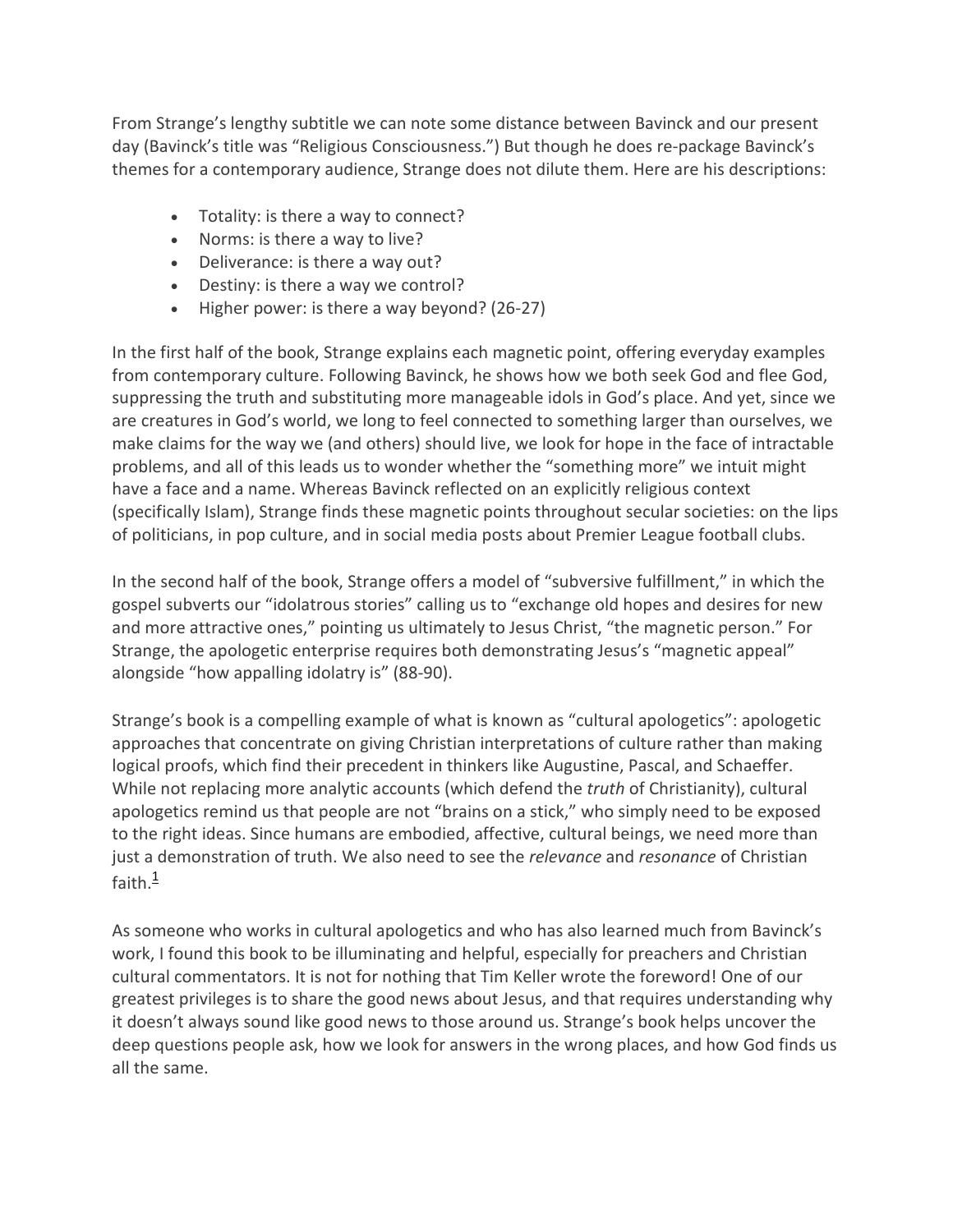The book did leave me wondering about the unique character of the magnetic points, and if there is any significant difference between them and other ways of framing our existential investment in the world, like N.T. Wright's idea of "broken signposts," (e.g., justice, beauty, and truth).<sup>2</sup> Here it might have been fruitful to include a bit more of Bavinck's writing in each chapter to place them in a distinctive theological frame, though that might have made for a different, more academic sort of book.

I want to register two cautionary footnotes, neither of which necessarily undermines Strange's project. The first is a caution about the ways we might be tempted to use apologetic ("how to") handbooks. We are always seeking new techniques for mastering the world, which leads us to turn people into projects or problems to be solved (Strange is aware of this, noting the need to engage religious others holistically and humanely, see 93ff). But I worry that the sort of listening commended in cultural apologetics often fails to take culture seriously. What I mean is that we treat culture superficially, failing to discern the ways that every person is already in a wrestling match with ultimate reality, which generates dynamic, paradoxical results.

Philosopher Jacob Klapwijk reminds us, "Self-sufficient thought, closed as it is to the truth of God, receives that truth anyway; yes, it derives its life and dynamism from its wrestling with and against that truth…. We must listen until we are able to hear—behind the experiences of the wrestling personality—the voice of God, who makes an appeal to the one so engaged and in and through him or her speaks to us."<sup>3</sup>

Listening to culture means listening patiently and lovingly, always seeking to discern where God is already at work. This sort of listening requires the humility to learn as well as the willingness to be surprised by what we find. The gospel calls every culture into question, including (and perhaps especially) *Christian* cultures.

This leads to my second caution, which has to do with the way the gospel confronts cultural idolatries. Praise God that it does. But those who proclaim the gospel need to begin by naming our own idolatries, the things from which we need Jesus to set us free. The temptation for Christian cultural critics is to try to "see through" cultural artifacts to the idolatry underneath, without realizing the ways that we ourselves have re-made God in our image.

Listen to C.S. Lewis: "My idea of God is not a divine idea. It has to be shattered time after time. He shatters it himself. He is the great iconoclast. Could we not almost say that this shattering is one of the marks of his presence? The incarnation is the supreme example; it leaves all previous ideas of the Messiah in ruins. And most are 'offended' by the iconoclasm; and blessed are those who are not." $\frac{4}{3}$ 

The best kind of iconoclasm is the sort that majors on presenting the beauty of Jesus Christ and minors on exposing idols. Both are necessary; but only one is primary. The one can show us our misery, but the other sets us free. Similarly, cultural apologetics is at its best not when it pokes